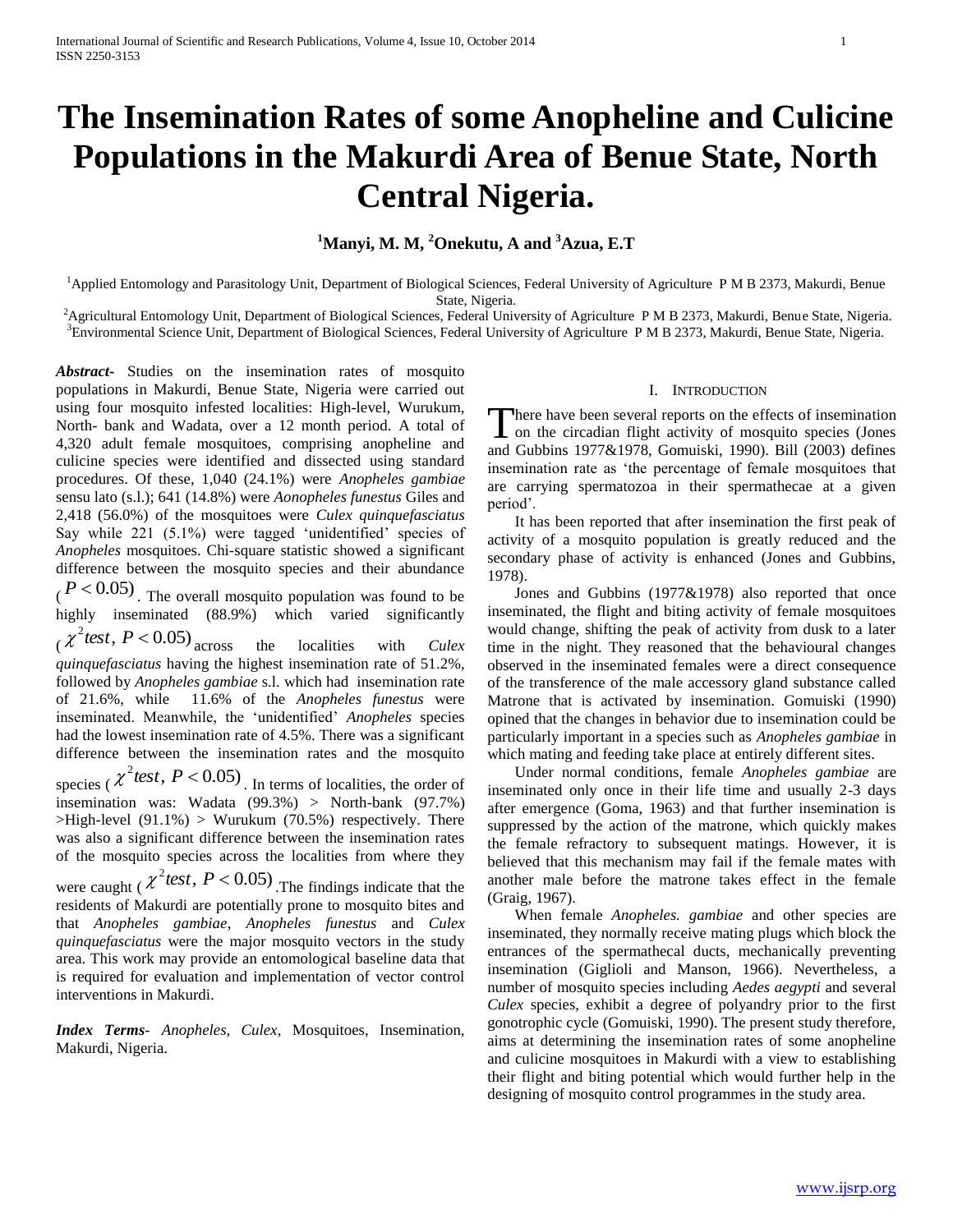# II. MATERIALS AND METHODS

# **Study Area**

 Makurdi is the capital of Benue State and is located in the middle belt, North of Central Nigeria. It is situated between longitude  $8^{\circ}35'E$  and  $8^{\circ}41'E$  and latitude  $7^{\circ}45'N$  and  $9^{\circ}52'N$ , characterized by undulating rolling plain with irregular river valleys and ridges with steep slopes. According to the federal republic of Nigeria official gazette of 2006 population census, published in 2010, Makurdi had the population of 297,398 people (comprising 157, 295 males and 140,103 females); and the town is placed 106.4m above sea level (National Meteorological Agency, 2011).

 Makurdi is an urban setting which lies within the Benue trough, intersected by the river Benue which is a major source of water, with other net-works of streams, standing pools, over filled and blocked drainages. Over grown bushes and fields, even around residential homes and offices are easily noticeable in Makurdi which provide suitable breeding sites for mosquitoes throughout the wet season (April-October) and dry season (November-March).There is also characteristic high temperature in Makurdi,  $(30^{\circ}C - 39^{\circ}C)$ , which aids in the speedy development and hatching of mosquito eggs. It is suspected that temperature may have an impact on transmission of vector diseases in the selected localities (High-level, Wurukum, North-bank and Wadata) throughout the year.

 The above localities were selected for mosquito sample collection because they are the most populated parts of Makurdi town and they have more breeding sites for mosquitoes in the area; they also have a closer proximity to river Benue in the study area (Fig. 1).

 Other detailed geographical and regional indices of the study area have been provided by Udo (1981) and Nyagba (1995).



**Fig.1. Map of Makurdi town Showing the Study Localities. (**Source: *Benue State Ministry of Lands and Survey, Makurdi, 2012)*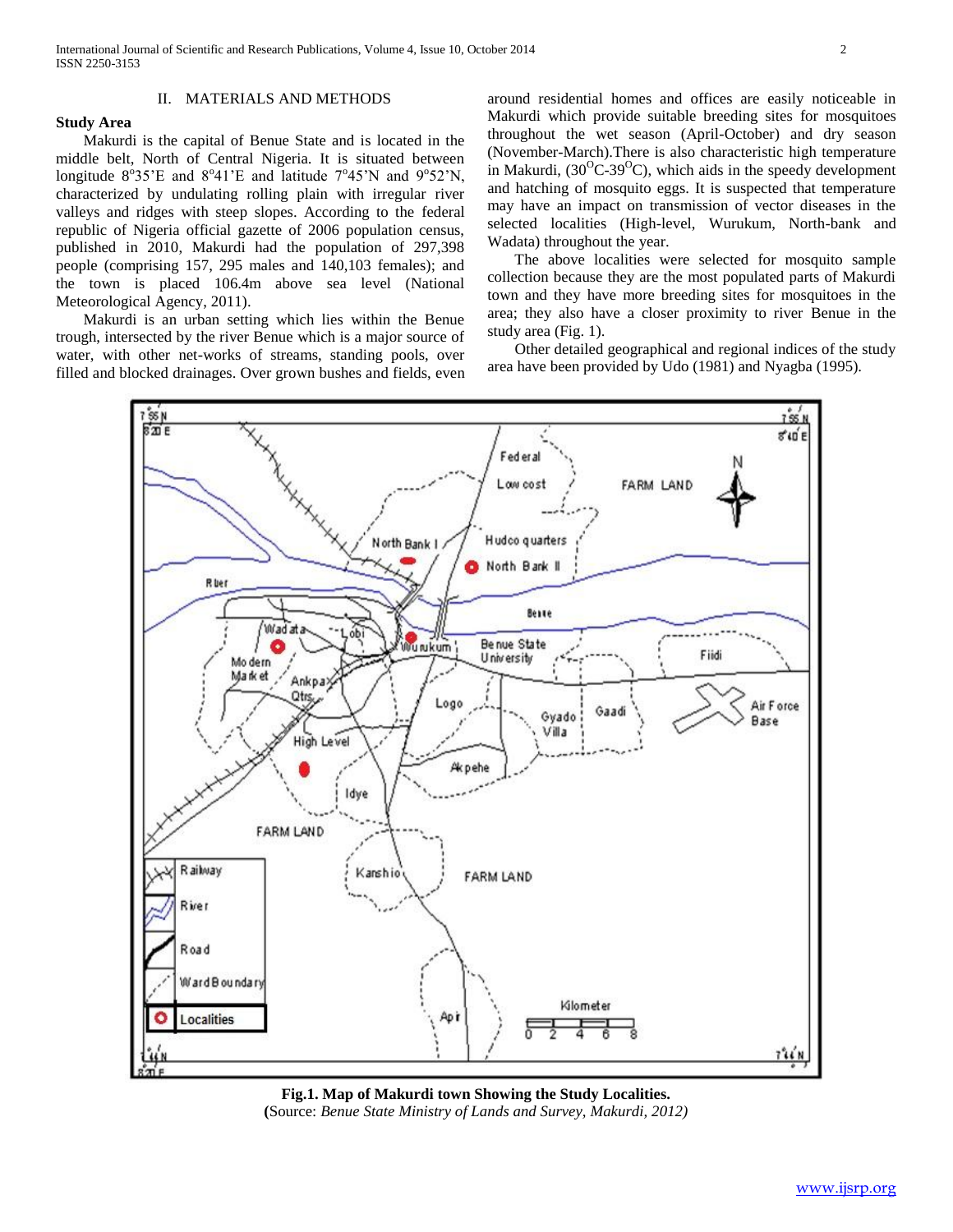# **Ethical Consideration and Collection of Mosquito Samples**

 Mosquito samples were collected from a total of forty (40) households, ten (10) from each locality in the study area using a randomised design.

 Verbal informed consent was obtained from the head of each of the randomly selected households before their houses were accessed for mosquito collection in all the study localities. All mosquito samples were collected using standard procedures as provided by WHO (1975). Sampling units were randomly selected from the four localities and due to the present security challenges in Nigeria, the mosquito samples were collected with the help of "fly boys" who were recruited from the respective study localities.

 The mosquitoes were collected from 6 am to 9 am and 6 pm to 9 pm from living rooms in the study localities, either alive or dead. These periods for sample collection were chosen because previous studies have shown that most mosquitoes enter houses to feed at early hours of the night and struggle to go out in the early hours of the day to rest outdoors (Laumann, 2010; Service, 2012).

 The mosquitoes were collected from dark corners, walls, ceilings, clothing and other objects inside living rooms using mouth-aspirators (sucking tubes) with the help of batteryoperated torch-lights (Service, 1976; Dandalo, 2007); pyrethrum spray collection (PSC) was also used for mosquito collection, which involved the laying of white cloth on the floor and on surfaces of immovable furniture in the houses. The houses were then sprayed using BAYGON (1.0% propoxum, 0.1% imiprothrin and 98% propellant/solvent) as described by Dandalo (2007). After 10 minutes, the cloth was removed and inspected outdoors for knocked down mosquitoes. Window trap method was also used where applicable: The trap consisted of a cage made of 1 ft<sup>3</sup> framework of wire which was covered with mosquito netting. A narrow entrance funnel of ¼ in diameter was made at one end and a string was tied from its narrow end to the four corners of the trap to support the funnel (Service, 1976; Dandalo, 2007).The window traps were now installed in the houses and inspected on daily basis for mosquito collection. The suitability of the sampling methods was determined based on the nature of the houses to be sampled. The mosquito specimens collected from the different capture methods were sorted out separately using forceps and kept in holding tubes, inside cooling boxes, and carried to the laboratory on the same day or the following day for characterization, identification, dissection and examination using methods as in Ungureanu, (1972); WHO (1975); Goodman *et al.* (2003); Aigbodion and Nnoka, (2008) and Abeyasingha *et al.* (2009). Those mosquito samples that could not be processed on the same day were refrigerated and dissected on the following day according to the methods of Ungureanu (1972).

 Even though, the mosquito population for this study was only drawn from indoor-resting mosquitoes, which were expected to be only females, some male mosquitoes were also caught along with the females. Male mosquitoes were therefore, distinguished from the females using key morphological features as described by Service (2012).

## **Identification of Mosquito Samples**

 Dissecting microscope was used for detailed observation and identification of the mosquitoes with particular reference to the head, thorax, wings and hind-legs according to Gilles and Coetzee, (1987) and Coetzee (1989). Morphological characteristics such as length of maxillary palps, wing spots, leg shape, mouthparts and abdominal end model as presented by Coetzee (2000), Oguoma *et al.* (2010) and Service (2012) were used to identify the *Anopheles* species that co-exist in Makurdi.

Observations of the morphological features were made at  $\times 40$ magnification of the microscope.

# **Preparation of Mosquitoes for Dissection**

 Live blood fed mosquitoes were killed with chloroform, ether or carbon (IV) oxide while unfed mosquitoes were collected in a test tube and while at the bottom, the end of the tube was rubbed sharply against the palm of the hand to stun the mosquitoes according to the WHO standard of 1975.

 After immobilization, each mosquito was placed on a slide and held by one wing while the legs were being removed one at a time and after wards, the other wing was pulled off.

 The mosquito was then placed on a fresh dry slide and arranged in a more suitable position for dissection of the stomach/abdominal region and salivary glands as described by WHO (1975) and as adopted by Abeyasingha *et al*. (2009). A mosquito dissection CD titled: "Mosquitoes and Malaria" (1988): courtesy of the Nigerian Institute of Medical Research (NIMR), was also used as a guide during the dissection session.

# **Extraction of Spermathecae for Determination of Insemination Rate**

 The intention here was to identify the fertilized and unfertilized females and establish the insemination rate among the mosquito population sampled as described by WHO (1975). The seventh abdominal segment of the mosquitoes were teased

with the dissecting needle under a dissecting microscope ( $\times$ 6) to isolate the tiny spermathecae. These were isolated and transferred to another slide with a drop of normal saline to avoid drying up of the specimen.

A cover slip was then placed on the slide and viewed with a

 $\times$  40 objective of a dissecting Olympus inverted microscope. A gentle pressure was applied to the cover slip with the dissecting needle and the spermathecae (depicted in Fig. 1) were crushed to view for spermatozoa. The thread-like spermatozoa were seen to exhibit a rotational movement in an inseminated female mosquito while no such movements were observed in those female mosquitoes that were not inseminated.

## **Statistical Analyses of Data**

The Predictive Analytical Software (PASW) Version 18 was used in running Chi-square statistic on the data collected. Significant levels were measured at 95% confidence level with

significant differences considered at  $p < 0.05$ .

 The Chi-square statistic was used to test for homogeneity across sample localities so as to determine whether or not the nature of the sample localities affected the distribution of data across them.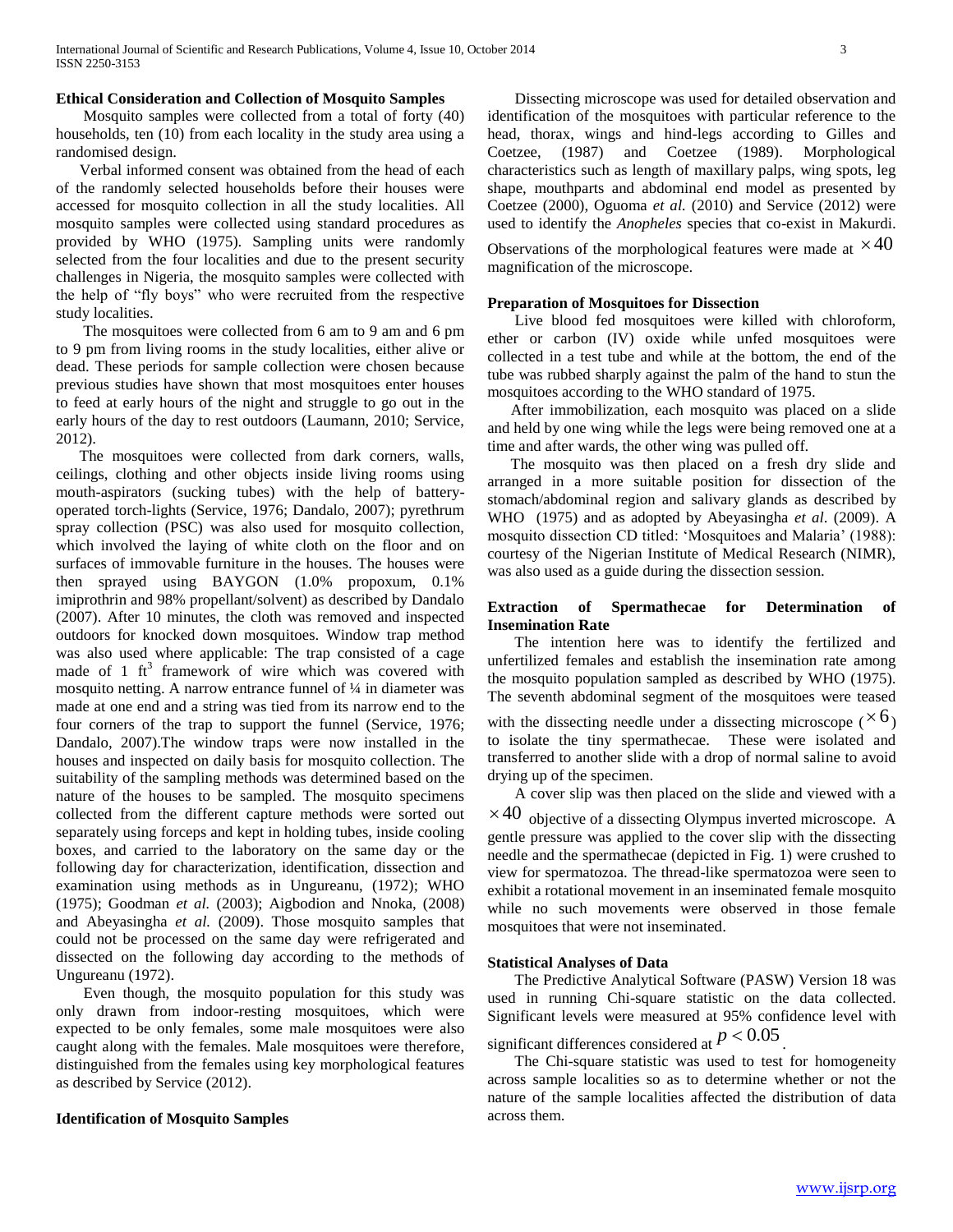## III. RESULTS

 A total of 3,841 (88.9%) out of the 4,320 mosquitoes dissected in this study were inseminated (carrying spermatozoa in their spermathecae) while 479 (11.1%) were not inseminated. Statistically, there was a significant difference  $\chi^2$  test,  $p < 0.05$ ) between the inseminated and noninseminated mosquitoes dissected. The rate of insemination also varied significantly ( $\chi^2$ test,  $p < 0.05$ ) across the four localities (Table 1).

 It was found that mosquitoes from Wadata locality had the highest insemination rate of 99.3% while Wurukum area had the least insemination rate of 70.5%. Specifically, of the 1,128 mosquitoes dissected from High-level locality, 1,028 (91.1%) were inseminated, 401 (35.5%) of which were *Anopheles* species while 627 (55.6%) were *Culex quinquefasciatus*.

At Wurukum, 841 (70.5%) out of the 1,193 mosquitoes dissected were inseminated; 20 (1.7%) were "unidentified" *Anopheles* species, 148(12.4%) were *Anopheles gambiae* s.l; 161(13.5%) were *Anopheles funestus* while 512 (42.9%) were *Culex quinquefasciatus* respectively.

 The insemination rates were significantly different  $\chi^2$  test,  $p < 0.05$ ) between *Culex quinquefasciatus* and all the *Anopheles* species from the four localities. There was also a

significant difference ( $\chi^2$ test,  $p < 0.05$ ) between the percentage insemination within *Anopheles gambiae* complex and *Anopheles funestus* mosquitoes.

 In the North-bank locality, 70 (8.4%) of the "unidentified" *Anopheles* species were inseminated, 119 (14.3%) of the *Anopheles gambiae* were inseminated, 105 (12.6%) of the *Anopheles funestus* were inseminated while of the 526 *Culex quinquefasciatus* dissected from this locality, 521(62.5%) were inseminated.

 Both nulliparous and parous mosquitoes showed insemination across the two genera of mosquitoes dissected. In the Wadata locality, a total of 604 (51.8%) out of the 610 *Anopheles* species dissected were inseminated whereas 553 (47.5%) out of the 555 *Culex quinquefasciatus* dissected were inseminated.

| Table 1. Parity Rate of the Mosquitoes Dissected from different Localities in Makurdi |
|---------------------------------------------------------------------------------------|
|---------------------------------------------------------------------------------------|

| <b>Study Locality</b> | Number Dissected | Number Parous (%) | Number Nulliparous<br>(% ) |  |
|-----------------------|------------------|-------------------|----------------------------|--|
| High-Level            | 1,128            | 1,121(99.4)       | 7(0.6)                     |  |
| Wurukum               | 1,193            | 1,128(94.5)       | 65(5.4)                    |  |
| North-Bank            | 834              | 626(75.1)         | 208(24.9)                  |  |
| Wadata                | 1,165            | 1,114(95.6)       | 51(4.4)                    |  |
| <b>Total</b>          | 4,320            | 3,989(92.3)       | 331(7.7)                   |  |

Parous vs nulliparous:  $\chi^2 = 3097.445$ ,  $d.f = 1$ ,  $P = 3.841$ 

|  |  | Table 2: Insemination Rates of Anopheles and Culex Mosquitoes from four Study Localities in Makurdi. |
|--|--|------------------------------------------------------------------------------------------------------|
|--|--|------------------------------------------------------------------------------------------------------|

| Mosquito species/Insemination Rates (%) |                  |                |           |           |                  |                     |  |  |  |
|-----------------------------------------|------------------|----------------|-----------|-----------|------------------|---------------------|--|--|--|
| Study                                   | Number           | Unidentified   | Anopheles | Anopheles | Culex            | <b>Total Number</b> |  |  |  |
| Locality                                | <b>Dissected</b> | Anopheles spp. | gambiae   | funestus  | quinquefasciatus | Inseminated $(\% )$ |  |  |  |
|                                         |                  |                |           |           |                  |                     |  |  |  |
| High-Level                              | 1,128            | 52(4.6)        | 239(21.2) | 110(9.7)  | 627(55.6)        | 1,028(91.1)         |  |  |  |
|                                         |                  |                |           |           |                  |                     |  |  |  |
| Wurukum                                 | 1.193            | 20(1.7)        | 148(12.4) | 161(13.5) | 512(42.9)        | 841(70.5)           |  |  |  |
|                                         |                  |                |           |           |                  |                     |  |  |  |
| North-Bank                              | 834              | 70(8.4)        | 119(14.3) | 105(12.6) | 521(62.5)        | 815(97.7)           |  |  |  |
|                                         |                  |                |           |           |                  |                     |  |  |  |
| Wadata                                  | 1,165            | 51(4.4)        | 426(36.6) | 127(10.9) | 553(47.5)        | 1,157(99.3)         |  |  |  |
| <b>Total</b>                            | 4,320            | 193(4.5)       | 932(21.6) | 503(11.6) | 2,213(51.2)      | 3,841(88.9)         |  |  |  |
|                                         |                  |                |           |           |                  |                     |  |  |  |
|                                         |                  |                |           |           |                  |                     |  |  |  |

(a) Species:  $\chi^2$  = 2465.952, *d.f* = 3, *P* = 7.815 (b) Locality:  $\chi^2$  = 81.873, *d.f* = 3, *P* = 7.815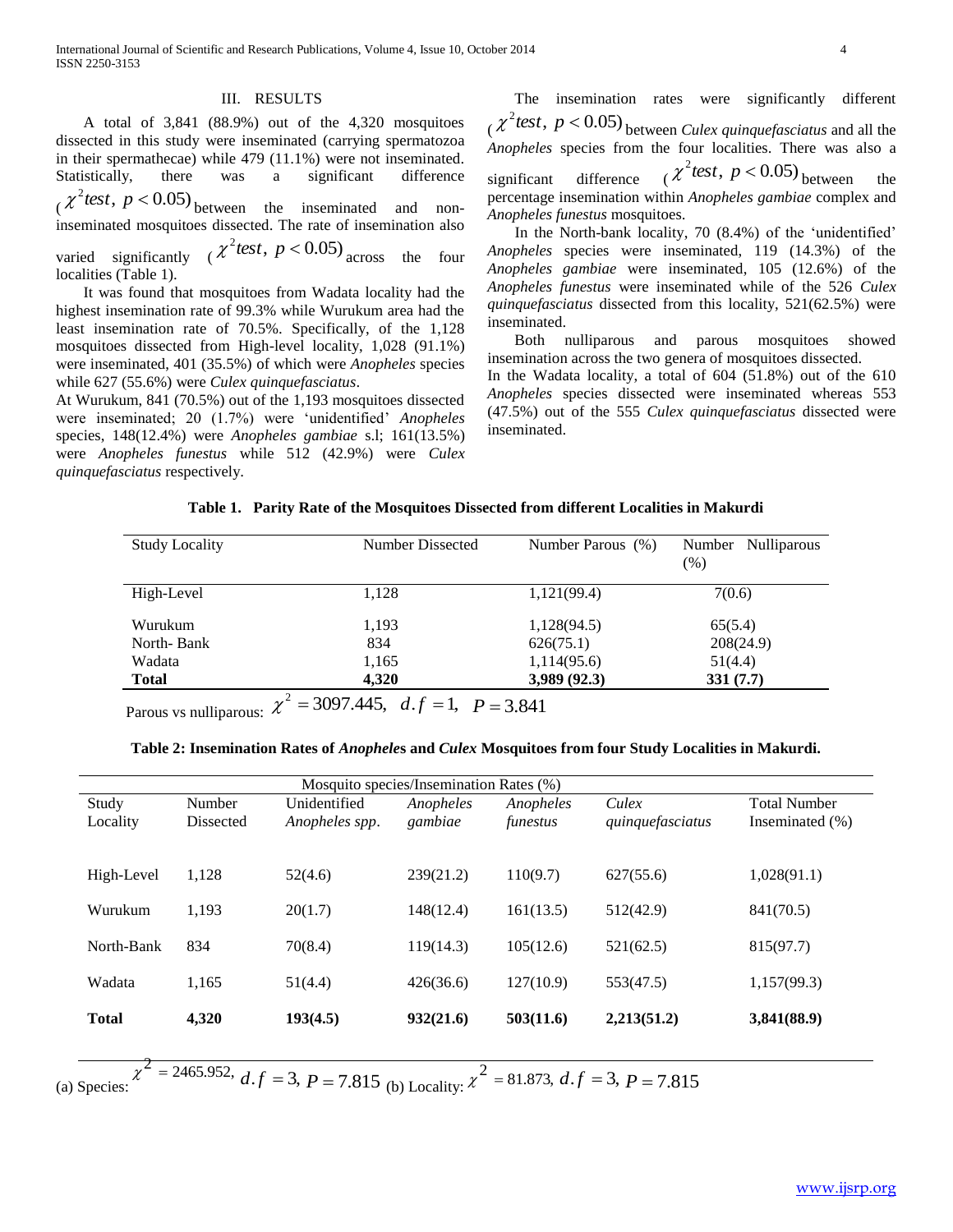

**Fig. 1. A Photomicrograph showing two spermathecae from a dissected** *Culex quinquefasciatus.*

## IV. DISCUSSION

 The overall insemination rate in this study was found to be 88.9%, with the highest insemination rate of 99.3% occurring at Wadata locality. Wurukum locality had the least insemination rate of 70.5% while North-bank and High-level localities had 97.7% and 91.1% insemination rates respectively. The proportion of female mosquitoes inseminated in this study were 21.6% in *Anopheles gambiae*, 11.6% in *Anopheles funestus*, 4.5% in 'unidentified *Anopheles* species and 51.2% in *Culex quinquefasciatus* respectively.

 Similar insemination rates have been reported elsewhere by various authors; Goma (1963) observed insemination rates of 44.7%-66.1% in *Anopheles gambiae* complex. Ibrahim (1994) also found high insemination rates of 73% in *Anopheles gambiae* and 90% in *Anopheles funestus* in the Jos area. Similarly, Inyama *et al*. (2003) had the proportion of female mosquitoes inseminated in parts of Plateau State as: 73.8% in *Anopheles gambiae*, 73.9% in *Anopheles funestus*, 83.2% in "unidentified" *Anopheles* species and 97.9% in *Culex quinquefasciatus* respectively.

 The high insemination rates of the mosquitoes reported in the present study, irrespective of the species, imply that their activity in terms of biting and flight would be greatly enhanced at night than during the dusk. This is in accordance with the findings of Jones and Gubbins, (1977 and 1978) who reported that once inseminated, the flight and biting activity of female mosquitoes would change, shifting the peak of activity from dusk to a later time in the night. They reasoned that the behavioural changes observed in the inseminated females was a direct consequence of the transference of the accessory gland substance called Matrone that is activated by insemination.

This may explain the writer's observation that mosquito populations in this study area were higher during the night catches than the morning catches. This also translates to increased biting potential at night by these species in the study area.

 It has already been confirmed that insemination in female mosquitoes stimulates oviposition, modifies biting activity, increases the rate of blood meal digestion and possibly enhances longevity (Jones and Gubbins, 1977, 1978). Therefore, if the findings of Jones and Gubbins are accepted then, the high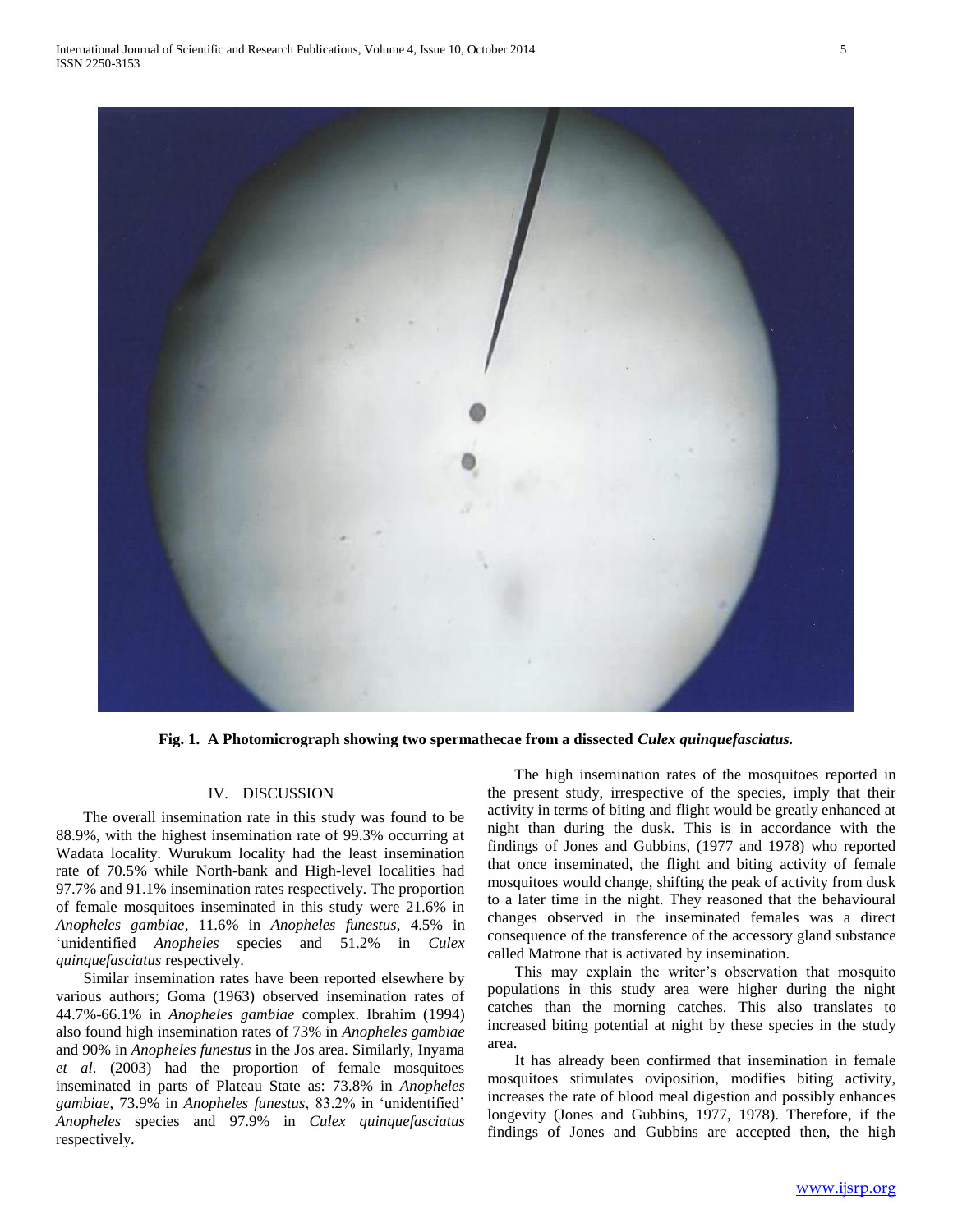insemination rates across the four localities surveyed in the present study show that the mosquitoes would have higher oviposition potentials, implying increase in vector populations in the study area. Similarly, their biting behavior would increase, indicating more chances of parasite acquisition and subsequent transmission. The inseminated female mosquitoes in the study area would also live longer than the non-inseminated females (Jones and Gubbins, 1977, 1978) thus, having more gonotrophic cycles to enhance transmission. Gomuiski (1990) opined that the changes in behavior due to insemination could be particularly important in a species such as *Anopheles gambiae* in which mating and feeding take place at entirely different sites. This is indicated in the present study because the population of *Anopheles gambiae* that was inseminated (982/4320, 21.6% was higher than that of *Anopheles funestus* (503/4320, 11.6%). Although *Culex quinquefasciatus* had an overall higher insemination rate of 51.2% (2213/4320), this could be attributed to the numerous breeding sites that were abundant in the study area, in favour of this species hence their increased population and insemination.

 Both nulliparous and parous females showed insemination across the two genera of mosquitoes dissected in this study from all the four localities. *Culex quinquefasciatus* females were seen with 2-3 spermathecae as against the single spermatheca that was observed in *Anopheles* females. This agrees with the findings of Service (2012) who stated that *Anopheles* mosquitoes have only 1 spermatheca while *Culex* mosquitoes have a minimum of 2 and a maximum of 3 spermathacae. Inyama *et al.* (2003) stated that high insemination rate in a mosquito population would mean high parity rate. Therefore, the high parity observed in this study and the subsequent high infection may be due to the age of the mosquitoes and changing biting habits of the different mosquito species.

#### V. CONCLUSION

 The overall insemination rate in the mosquito population dissected was found to be 88.9%. This is the percentage of females that had undergone mating with the male mosquitoes before they were caught and dissected. If the findings of Jones and Gubbins (1977 & 1978) that "inseminated female mosquitoes have increased flight and biting activities at night' are acceptable, then the high insemination rate of 88.9% obtained in the present study would translate to increased biting potential at night by the mosquito species in the Makurdi area. It is therefore, recommended that the breeding sites of the mosquito species in this area should be cleared or eliminated to prevent them from building up their populations in the various localities. Living rooms should be well secured with door and window nettings to prevent mosquitoes from entering houses to bite, especially at night. Hence the use of Insecticide Treated bed Nets (ITBNs), insecticidal sprays, effective mosquito repellent creams, screening of windows and doors, wearing of long sleeves and other personal protection practices against mosquito bites should be employed by the inhabitants of Makurdi.

#### **REFERENCES**

[1] Abeyasingha, R.R., Yapabanadara, A.M., Kusumawathie, P.H..D., Perera, D., Peiris,

B.S.L., Hewavitharane, H.M.P. and Harishchandra, R.D.J. (2009). Guidelines for Entomological Surveillance of Malaria Vectors in Sri Lanka. Anti-Malaria Campaign. Pp 62-67.

[2] Adeleke, M.A., Mafiana, C.F., Idowu, A.B., Adekunle, M.F. and Dansu, B.M. (2008). Morphormetric studies on Culex quinquefasciatus and Mansonia africana

(Diptera: Culicidae) in Abeokuta, south-western Nigeria. Tanzania Journal of Health Research, 10(2): 99-102.

- [3] Aigbodion, F. I. and Nnoka, H. C. (2008). A Comparative study of the activities of Anophele gambiae, Culex quinque-fasciatus and Aedes aegypti (Diptera: Culicidae) by Pyrethrum spray collection in Benin City, Nigeria. Bioscience Research Communications, 20(3): 147-151.
- [4] Bill, F. (2003). Minimum Infection Rates: A tool for using Mosquito Trap Catches to Predict Human Disease Incidence. ADHS Vector-Borne and Zoonotic Diseases Program. 20Pp.
- [5] Federal Republic of Nigeria Official Gazette. (2010). Legal Notice on Publication of the Details of the Breakdown of the National and State Provisional Totals, 2006 Census, 94: B175-B198.
- [6] Giglioli, M.E.C. and Manson, G.F. (1966). The Mating plug in anopheline Mosquito Proceedings of Royal Entomological Society, 41: 123 – 129.
- [7] Gillies, M.T. and Coetzee, M. (1987). A supplement to the Anophelinae of Africa, South of the Sahara. Johannesburg: Sought African Institute of Medical Research. 143Pp.
- [8] Goma, L.K.H. (1963). Sexual activity of Anopheles gambiae Giles. Biochemical Journal, 89:75.
- Gomulski, L. (1990). Polyandry in nulliparous Anopheles gambiae mosquitoes (Diptera: Culicidae). Bulletin of Entomological Research, 80: 393 – 396.
- [10] Goodman, D.S., Orelus, J.N., Roberts, J.M., Lammie, P.I., Streit, T.G. (2003). PCR and mosquito dissection as tools to monitor filarial infection levels following mass treatment, Filaria Journal, 2: Pp11.
- [11] Graig, J.D. (1967). Mosquitoes: Female Monogamy induced by male accessory gland substance. Science, 156: 1499-1501.
- [12] Ibrahim, K.T. (1994). Studies on the Physiological State of Anopheles gambiae Giles and Anopheles funestus Giles in Jos Area of Plateau State. M.Sc. Thesis. University of Jos, Nigeria. 54Pp.
- [13] Inyama, P.U; Anyanwu, G. I., Onyeka, J.O.A and Yusuf, I. (2003). Infestation Rates of mosquitoes (Diptera: Culicidae) with malaria and Lymphatic filarial parasites in Plateau State, Nigeria. Journal of League of Researchers in Nigeria, 4(2):89-96.
- [14] Jones, M.D.R. and Gubbins, S.J. (1977). Modification of circadian flight activity in the mosquito Anopheles gambiae after insemination. Nature, (London), 268: 731 –732.
- [15] Jones, M.D.R. and Gubbins, S.J. (1978). Changes in the Circadian flight activity of the mosquito Anopheles gambiae in relation to insemination, feeding and oviposition. Physiological Entomology, 3: 213 – 220.
- [16] Jones, M.D.R., Gubbins, S.J. and Cubbin, C.M. (1974). Circadian flight activity in four sibling species of the Anopheles gambiae complex (Diptera: Culicidae). Bulletin of Entomological Research, 64: 241 – 246.
- [17] Laumann, V. (2010). Environmental Strategies to replace DDT and control Malaria. 2nd extended edition: Pestizid Aktions-Netzwerk (PAN) e.V. 40Pp.
- [18] Laurence, B.R. and Pickett, J.A. (1982). Erthro 6 Acetoxy 5 hexadecanolide, the major component of a mosquito oviposition attractant pheromone. Journal of Chemical Society of Chem. Communication, 1982:  $59 - 60.$
- [19] Mosquitoes and Malaria (1988). Mosquito Dissection CD: Courtesy of the Nigerian Institute of Medical Research (NIMR), Yaba, Lagos.
- [20] NMA. (2011). Nigerian Meteorological Agency, Tactical Air Command Head Quarters Makurdi.
- [21] Nyagba, J. L. (1995). The geography of Benue State. In: A Benue Compendium. Denga, D. I. (ed) Calabar, Rapid Educational Publishers Ltd. Pp  $85 - 97$ .
- [22] Oguoma, V.M., Nwaorgu, O.C., Mbanefo, E.C., Ikpeze, O.O., Umeh, J.M., Eneanya,C.I. and Ekwunife, C.A. (2010). Species Composition of